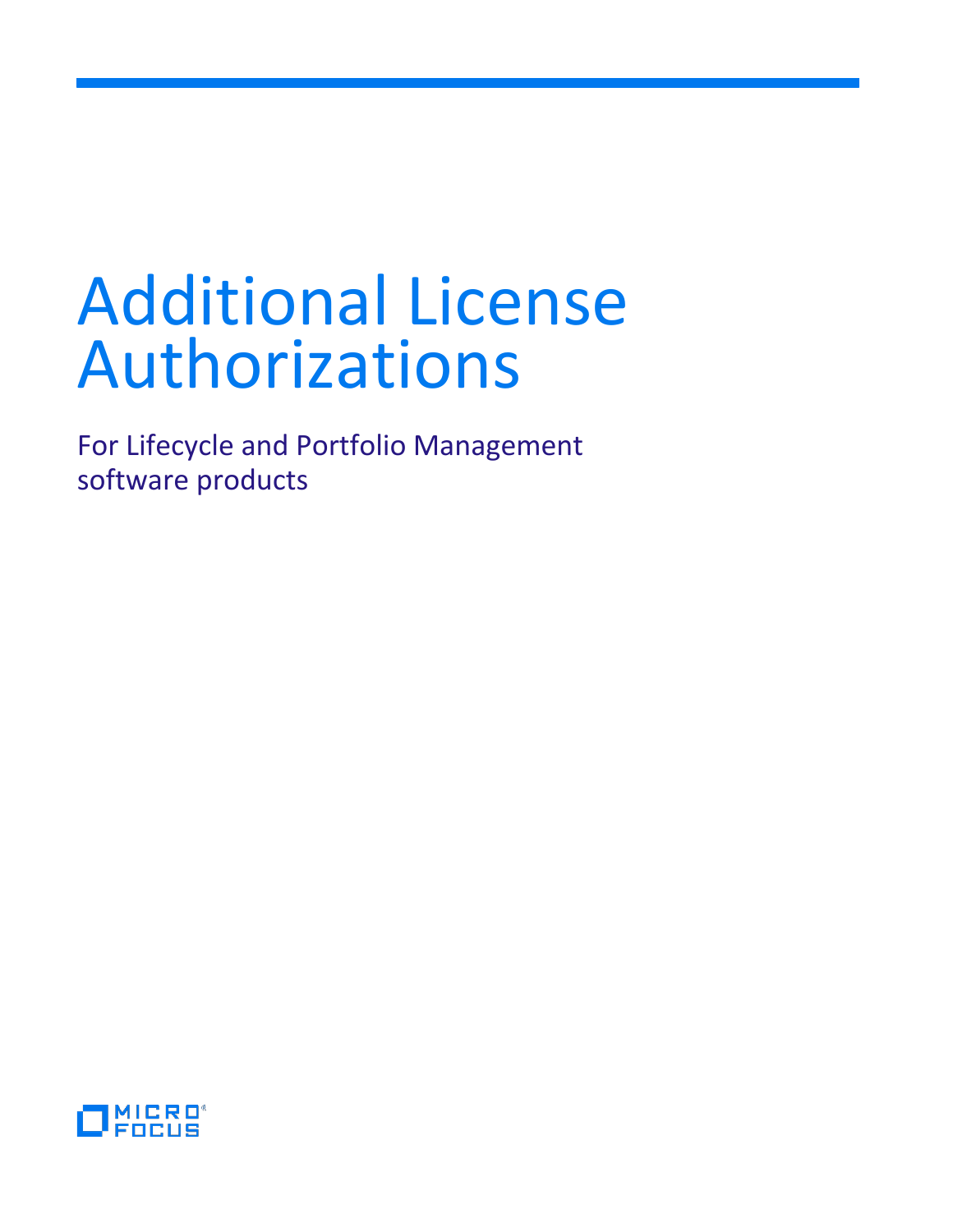This Additional License Authorizations ("ALA") sets forth the applicable License Options and additional specific software license terms that govern the authorized use of the software products specified below, and are part of the applicable Micro Focus End User License Agreement ("EULA") and/or any separate agreement that grants Licensee a license to such products (i.e., Customer Portfolio Terms or other Master Agreement and/or Quotation) (**collectively** "Applicable Agreement"). Capitalized terms used but not defined herein shall have the meanings set forth in the Applicable Agreement.

# **Products and suites covered**

| <b>Products</b>                                            | E-LTU or<br>E-Media<br>available <sup>*</sup> | Non-production<br>software class **** | <b>Term License</b><br><b>Non-production</b><br>software class<br>(if available) |
|------------------------------------------------------------|-----------------------------------------------|---------------------------------------|----------------------------------------------------------------------------------|
| Agile Manager                                              | Yes                                           | Class 1                               | Class 3                                                                          |
| Application Lifecycle Management (ALM)                     | Yes                                           | Class 1                               | Class 1                                                                          |
| Application Lifecycle Management Octane Developer Add-On   | Yes                                           | C lass 1                              | Class 1                                                                          |
| Application Lifecycle Management Octane Enterprise Edition | Yes                                           | Class 1                               | Class 1                                                                          |
| Application Lifecycle Management Octane Pro Edition        | Yes                                           | Class 1                               | Class 1                                                                          |
| Project and Portfolio Management                           | Yes                                           | Class 1                               | Class 1                                                                          |
| <b>Quality Center Enterprise</b>                           | Yes                                           | Class 1                               | Class 1                                                                          |
| <b>Quality Center Express</b>                              | Yes                                           | Class 1                               | Class 1                                                                          |

| <b>Suites</b>                                            | E-LTU or<br>E-Media<br>available* | <b>Non-production</b><br>software class ** | <b>Term License</b><br><b>Non-production</b><br>software class<br>(if available) |
|----------------------------------------------------------|-----------------------------------|--------------------------------------------|----------------------------------------------------------------------------------|
| Project and Portfolio Management Enterprise Suite        | Yes                               | Class 1                                    | Class 1                                                                          |
| Project and Portfolio Management Portfolio Manager Suite | Yes                               | Class 1                                    | Class 1                                                                          |
| Project and Portfolio Management Project Manager Suite   | Yes                               | Class 1                                    | Class 1                                                                          |
| Project and Portfolio Management Team Member Suite       | Yes                               | Class 1                                    | Class 1                                                                          |

\* Any product sold as E-LTU or E-Media shall be delivered electronically regardless of any contrary designation in a purchase order. \*\* Additional licenses solely for non-production use, may be available as specified in the Non-Production Licensing Guide found at **[software.microfocus.com/legal/software-licensing](http://software.microfocus.com/legal/software-licensing)** depending on the non-production software class specified above. Any such nonproduction licenses will be subject to the Non-Production Licensing Guide and the applicable License Option terms and conditions set forth in this ALA.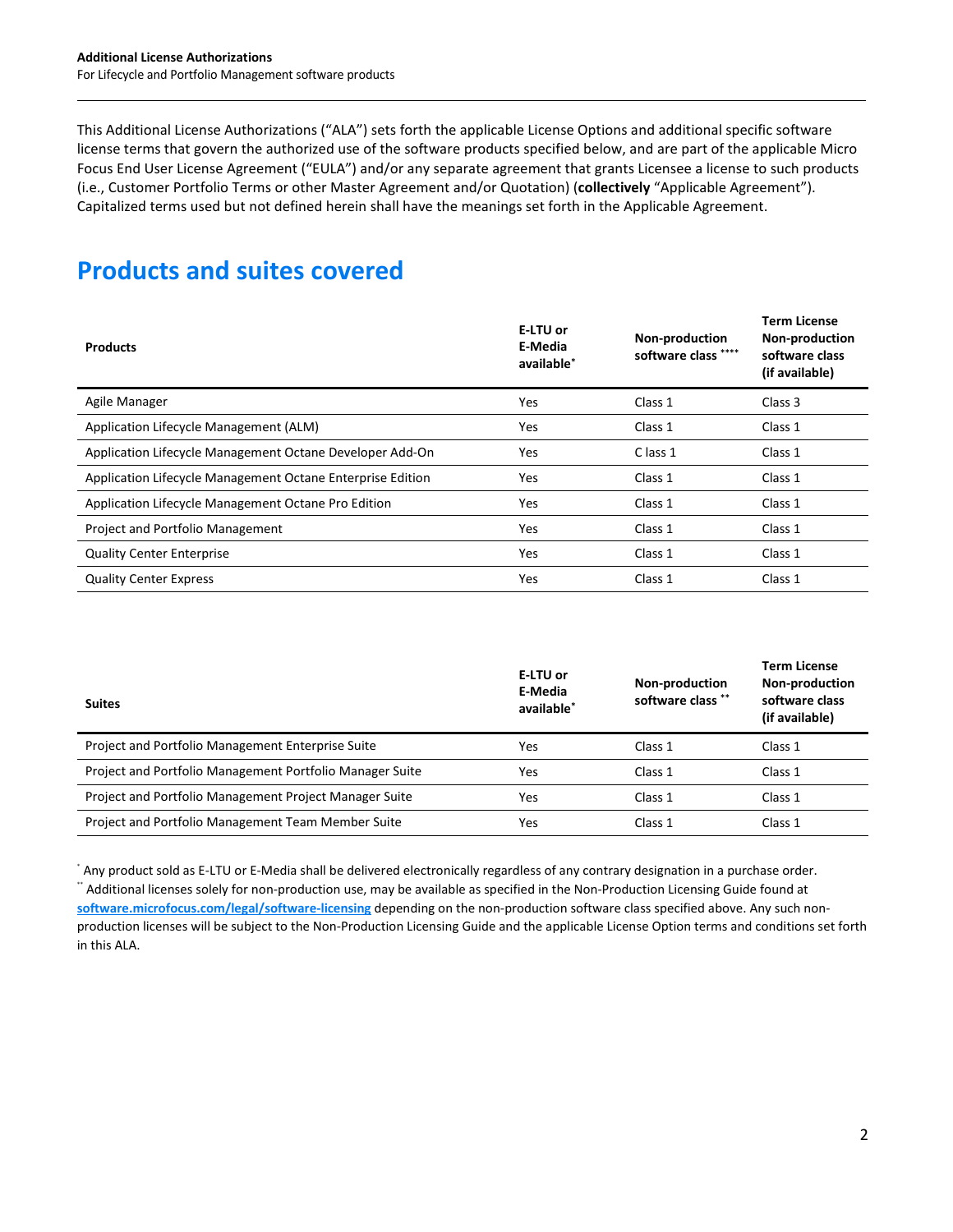# **Definitions**

Capitalized terms not otherwise defined in this ALA document are defined in the governing agreement.

| Term                                    | <b>Definition</b>                                                                                                                                                                                                                                                                                                                                                                                   |
|-----------------------------------------|-----------------------------------------------------------------------------------------------------------------------------------------------------------------------------------------------------------------------------------------------------------------------------------------------------------------------------------------------------------------------------------------------------|
| Adapter                                 | Means the test management adapter software developed by you using the ALM synchronizer to enable<br>the test management Micro Focus software to properly interoperate, during run-time, with the<br>Designated Application or Technology.                                                                                                                                                           |
| <b>Application Server</b>               | Means a computer running software that executes business or application logic that is made available to<br>a web server for process requests.                                                                                                                                                                                                                                                       |
| Area                                    | Means a single region, defined as the Americas (North, Central and South America and Mexico) or EMEA<br>(Europe, Middle East and Africa) or JAPAC (Japan, Asia, Pacific Rim and Australia); Area cannot be global<br>or multiple regions. Area is determined where the order for the license is placed, unless the applicable<br>Governing Agreement indicates otherwise.                           |
| <b>Casual Named User</b>                | Means a Named User that may occasionally access APIs, create and view requests, update only the<br>requests the user created, view portals, and run/view reports.                                                                                                                                                                                                                                   |
| <b>Concurrent Users</b>                 | Means the amount of users that simultaneously use the software at any one point in time.                                                                                                                                                                                                                                                                                                            |
| Connector                               | Means an integration element to a certain software, format or function through use of the Micro Focus<br>software product.                                                                                                                                                                                                                                                                          |
| Designated Application or<br>Technology | Means that certain of your proprietary or third party software application, operating system, middleware<br>or other technology platform, standard, protocol or functionality.                                                                                                                                                                                                                      |
| Device                                  | Means an addressable entity, physical or virtual, including but not limited to router, switch, bridge, hub,<br>server, PC, laptops, handheld device or printer that resides within the range defined for interrogation<br>and asset tracking.                                                                                                                                                       |
| E-LTU and E-Media                       | Means products which are electronically delivered only, and as such any references to FOB Destination<br>or delivery methods that are stated on your purchase order other than electronic shall be null and void<br>with respect to these E-LTU or E-Media products.                                                                                                                                |
| Foundation                              | Means a single Instance of the core or primary components of a software application which enable its<br>basic functionality, and without which the additional modules available for the application are unable to<br>operate. Foundation software may be installed on one or multiple servers, depending on the specific<br>architecture required to enable the functioning of the single Instance. |
| Global                                  | Means the right to use the Licensed Software worldwide.                                                                                                                                                                                                                                                                                                                                             |
| High Availability Server or<br>HAS      | Means the ability to cluster two (2) or more Application Servers as if they were a single entity to support<br>larger number of users.                                                                                                                                                                                                                                                              |
| Instance                                | Is defined as each implementation of the application installed on a server.                                                                                                                                                                                                                                                                                                                         |
| Internal Use                            | Means access and Use of the software for purposes of supporting your internal operations or functions.                                                                                                                                                                                                                                                                                              |
| LTU                                     | Means License To Use.                                                                                                                                                                                                                                                                                                                                                                               |
| Named User                              | Means a specific individual authorized by you to access the software regardless of whether they are<br>actively using the software.                                                                                                                                                                                                                                                                 |
| Occasional User                         | Means a user who logs into the SaaS Project and Portfolio Management Instance once a week or less.                                                                                                                                                                                                                                                                                                  |
| Power Named User                        | Means a Named User that may access APIs, create and view requests, update requests created by any<br>Demand Management user, review the system portal and run/view reports.                                                                                                                                                                                                                         |
| <b>Remote Access</b>                    | Means the act of accessing a computer over the network from an originating location remotely removed<br>from the Site or the location of the Device being accessed or controlled.                                                                                                                                                                                                                   |
| SaaS                                    | Means Software as a Service which is a service which allows access to the software, support and related<br>professional services, as described in an order document, datasheet or a Statement of Work (SOW).                                                                                                                                                                                        |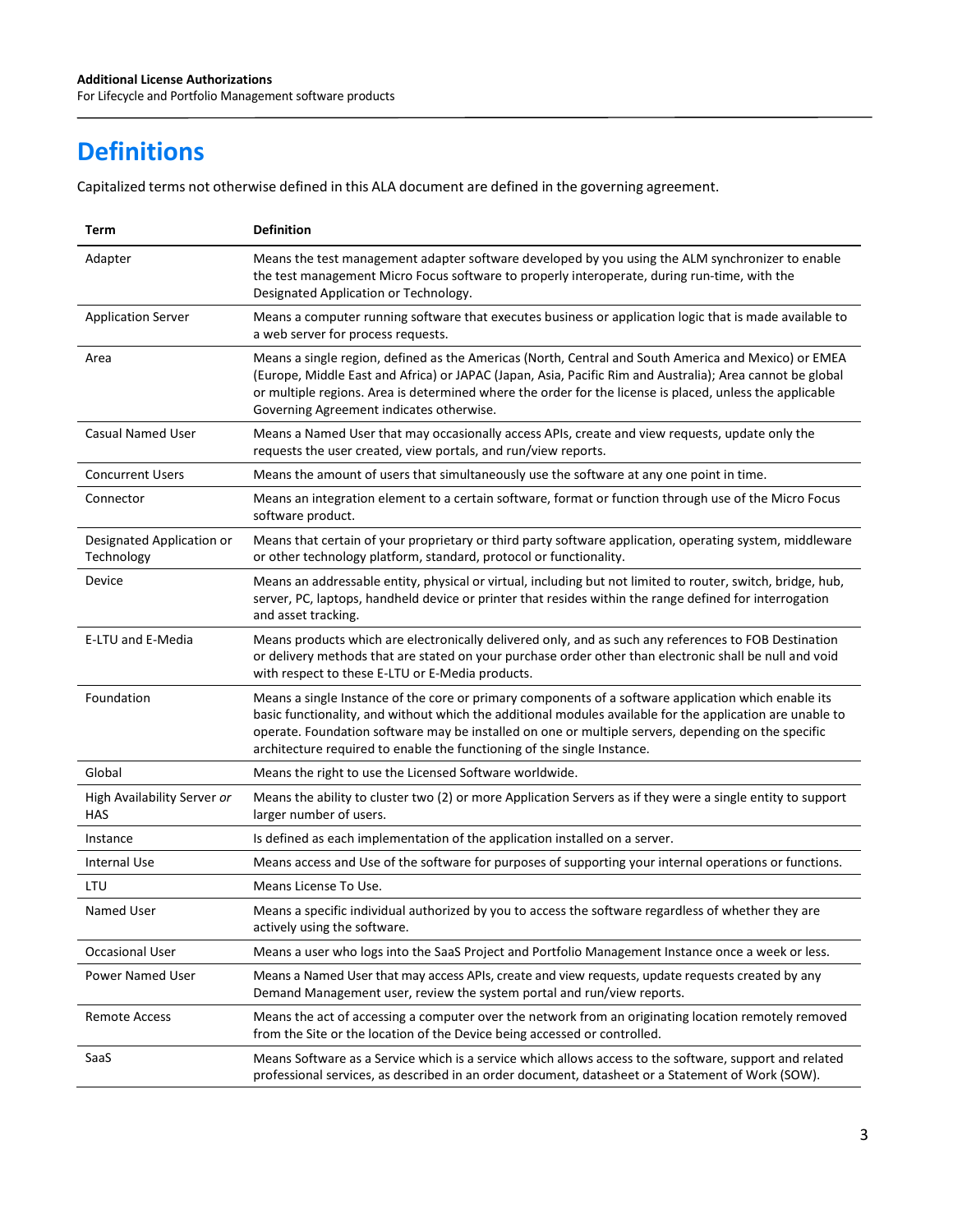#### **Additional License Authorizations**

For Lifecycle and Portfolio Management software products

| Term                               | <b>Definition</b>                                                                                                                                                                                                                                                                                                                                                                                                                                                                                                                                                                                                                                                                                                                                                                                                                                                                                                                                                                                                                                                                                                                                                                                                                                                                    |
|------------------------------------|--------------------------------------------------------------------------------------------------------------------------------------------------------------------------------------------------------------------------------------------------------------------------------------------------------------------------------------------------------------------------------------------------------------------------------------------------------------------------------------------------------------------------------------------------------------------------------------------------------------------------------------------------------------------------------------------------------------------------------------------------------------------------------------------------------------------------------------------------------------------------------------------------------------------------------------------------------------------------------------------------------------------------------------------------------------------------------------------------------------------------------------------------------------------------------------------------------------------------------------------------------------------------------------|
| <b>SDK</b>                         | Means Software Development Kit which is a set of software development tools that allows the creation<br>of applications for a certain software package, software framework, or similar development platform.                                                                                                                                                                                                                                                                                                                                                                                                                                                                                                                                                                                                                                                                                                                                                                                                                                                                                                                                                                                                                                                                         |
| Seat                               | Means only one Device is authorized to use the software within the designated Site at a time.                                                                                                                                                                                                                                                                                                                                                                                                                                                                                                                                                                                                                                                                                                                                                                                                                                                                                                                                                                                                                                                                                                                                                                                        |
| Seat User                          | Means only one Device or user is authorized to use the software at a time.                                                                                                                                                                                                                                                                                                                                                                                                                                                                                                                                                                                                                                                                                                                                                                                                                                                                                                                                                                                                                                                                                                                                                                                                           |
| Server                             | Means any designated computer system in which an Instance or Instances of the software is installed.                                                                                                                                                                                                                                                                                                                                                                                                                                                                                                                                                                                                                                                                                                                                                                                                                                                                                                                                                                                                                                                                                                                                                                                 |
| Site                               | Means an address (e.g., room number, department number, building number, street address, campus<br>etc.) or a group of addresses specified in the applicable Governing Agreement.                                                                                                                                                                                                                                                                                                                                                                                                                                                                                                                                                                                                                                                                                                                                                                                                                                                                                                                                                                                                                                                                                                    |
| Suite                              | Means two or more software products combined into a single license offering. The specific software<br>products included in a Suite are specified in the software specific license terms below. Software products<br>included in a Suite are governed by the individual authorizations and use restrictions associated with<br>each software product.                                                                                                                                                                                                                                                                                                                                                                                                                                                                                                                                                                                                                                                                                                                                                                                                                                                                                                                                 |
| Term License to Use or<br>Term LTU | Means a software license to use (LTU) which indicates in its license description that the license is valid for<br>a specific period of time such as One Month (1M), One Year (1Y) etc. Term LTU's are not perpetual<br>licenses.                                                                                                                                                                                                                                                                                                                                                                                                                                                                                                                                                                                                                                                                                                                                                                                                                                                                                                                                                                                                                                                     |
| <b>Term Support</b>                | Means a fixed period support offering that is only valid during the time period of the associated Term<br>LTU.                                                                                                                                                                                                                                                                                                                                                                                                                                                                                                                                                                                                                                                                                                                                                                                                                                                                                                                                                                                                                                                                                                                                                                       |
| <b>Third Party Location</b>        | Means a location leased or owned by the Third Party.                                                                                                                                                                                                                                                                                                                                                                                                                                                                                                                                                                                                                                                                                                                                                                                                                                                                                                                                                                                                                                                                                                                                                                                                                                 |
| Third Party Use                    | Means as authorized in the Software Specific License Terms, you may permit a Third Party to access and<br>use the software on your behalf for the sole purpose of providing services to you, provided that; (i) If you<br>have a Site License then a Third Party may use the software only at your site; and (ii) for geographically<br>restricted licenses you have purchased the required Area or Global license for use at Third Party's<br>Location; and (iii) you designate the Third Party as your designated personnel for the purpose of<br>receiving Micro Focus support and maintenance services; and (iv) you are responsible and directly liable<br>to Micro Focus for the use of the software by the Third Party. Third Party may not use the software for<br>their own internal business purposes, nor permit any other third party to access the software; and (v)<br>you shall provide written notice to Micro Focus of the Third Party's name and the address of Third Party's<br>Location; and (vi) Upon the termination or expiration of Third Party's services to you, you shall promptly<br>instruct the Third Party to remove and return all software in its possession to you and you shall promptly<br>notify Micro Focus of such termination or expiration. |
| Use                                | Means to install, store, load, execute and display one copy of the software.                                                                                                                                                                                                                                                                                                                                                                                                                                                                                                                                                                                                                                                                                                                                                                                                                                                                                                                                                                                                                                                                                                                                                                                                         |

# **License Options**

The following License Options are the types of licenses available for a given software product as further specified in this ALA. The applicable License Option for a license shall be as set forth in the Applicable Agreement or Product Order. Those products with only one License Option available shall be governed by such License Option whether or not stated in the Applicable Agreement or Product Order unless otherwise agreed in writing between Licensee and Licensor.

### **Concurrent User License**

Licensed Software provided under this License Option gives Licensee the right to install the Licensed Software on multiple Devices and simultaneously use the Licensed Software at any one point in time provided that the actual usage of the Licensed Software does not exceed the number of licenses purchased.

 **Site Concurrent User License** – Licensed Software under this License Option gives Licensee the right to a Concurrent User License to be used at a Site. Site Concurrent User Licenses cannot be moved to an alternate Site after the original purchase without paying to Licensor a geographic relocation fee. If no Site address is explicitly specified in the Governing Agreement, then the Site address will be the ship to address specified on the Governing Agreement.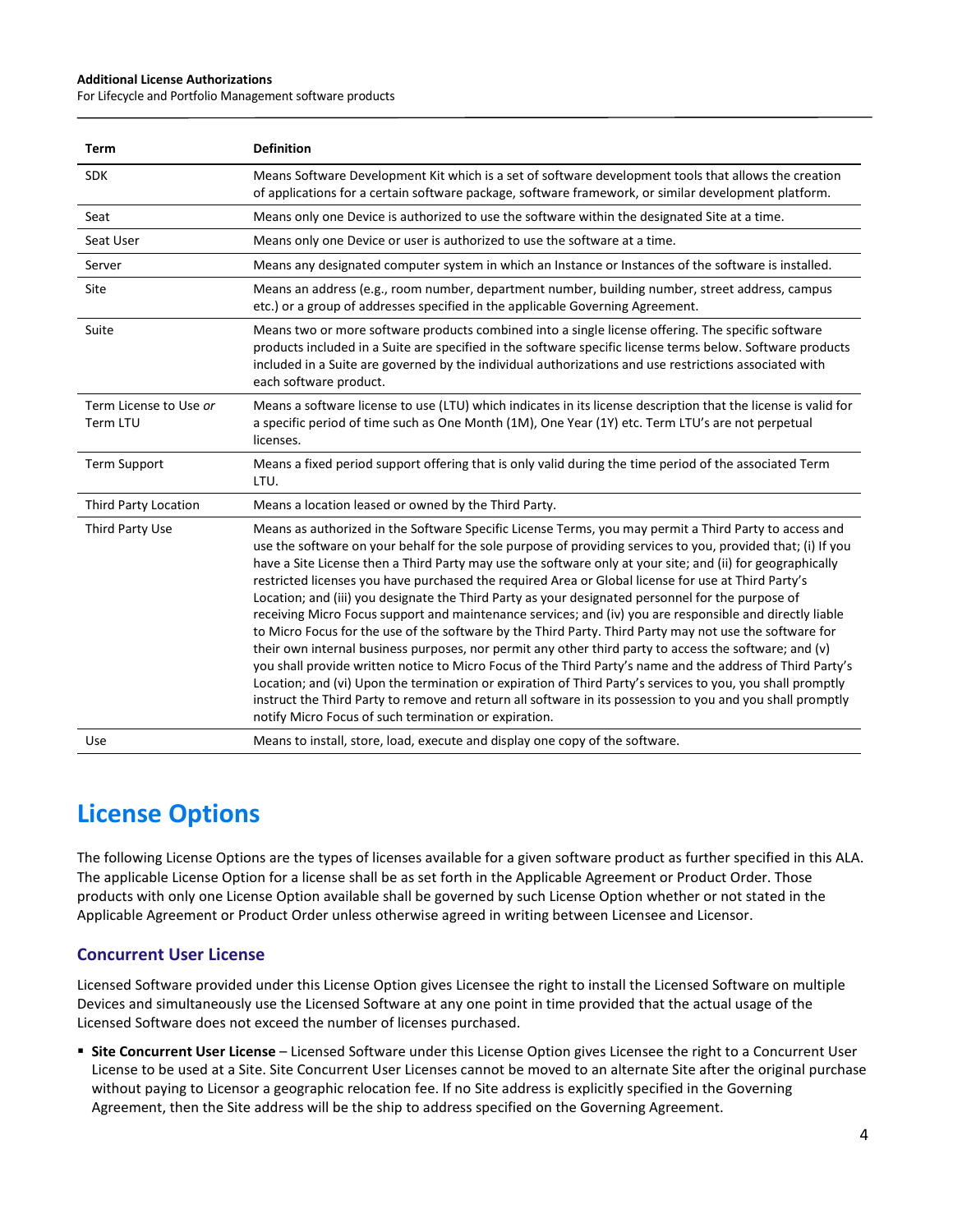- **Area Concurrent User License** Licensed Software under this License Option gives Licensee the right to a Concurrent User License to be used in an Area. Area Concurrent User Licenses cannot be moved to an alternate Area from where the original order was placed, without paying to Licensor a geographic relocation fee.
- **Global Concurrent User License** Licensed Software under this License Option gives Licensee the right to a Concurrent User License for Global Use.

## **Named User License**

Licensed Software provided under this License Option gives Licensee the right to install the Licensed Software on a single Device for use solely by the number of Named Users expressly authorized by Licensor in the Product Order for such license for whom Licensee has paid the applicable license fee. Each such Named User has the right to unlimited access to the Licensed Software on such single Device. A Named User License is required for each Named User that uses an installation of the Licensed Software. Licensee may change a Named User provided that the change is made either (i) permanently, or (ii) temporarily to accommodate the use of the Licensed Software by a temporary worker while the Named User is absent.

- **Casual Named User License** Licensed Software under this License Option gives Licensee the right to a Named User License for Casual Named User.
- **Power Named User License** Licensed Software under this License Option gives Licensee the right to a Named User License for Power Named User.

# **Software specific license terms**

Software products with software specific license terms are described below. Software products covered by this ALA document (as listed above) and not covered in this section do not have software specific license terms.

### **Agile Manager**

The following License Options apply: Concurrent User License and Named User License.

The Agile Manager (AGM) license entitles you to the use of the AGM synchronizer with Application Lifecycle Management (ALM) and Quality Center (QC). Use of the AGM synchronizer is limited as follows:

The AGM synchronizer may be used only to synchronize Requirements, Releases and Defects between AGM and ALM. The AGM synchronizer license is limited to one copy per developer solely for the purpose of your own internal use. The AGM synchronizer license is non-transferable, non-sub licensable, nonexclusive and for internal use only.

You shall not: (i) modify or adapt the AGM synchronizer; (ii) copy the AGM synchronizer, except for making a reasonable number of copies to the extent necessary for prudent back-up and disaster recovery purposes; (iii) create derivative works based on the AGM synchronizer (iv) use the AGM synchronizer in any way that competes with Micro Focus, Micro Focus software or any extension to the Micro Focus software developed and marketed by Micro Focus; (v) allow any third party to use or have access to the AGM synchronizer; (vi) distribute, rent, lease, lend, transfer or sublicense the AGM synchronizer.

### **Application Lifecycle Management (ALM)**

The following License Options apply: Site Concurrent User License, Area Concurrent User License or Global Concurrent User License.

Remote Access is permitted where users are regularly employed at the Site or Area. Remote Access by users located outside of the Area requires a Global Concurrent User License.

High Availability Server is include with the Application Lifecycle Management (ALM) license.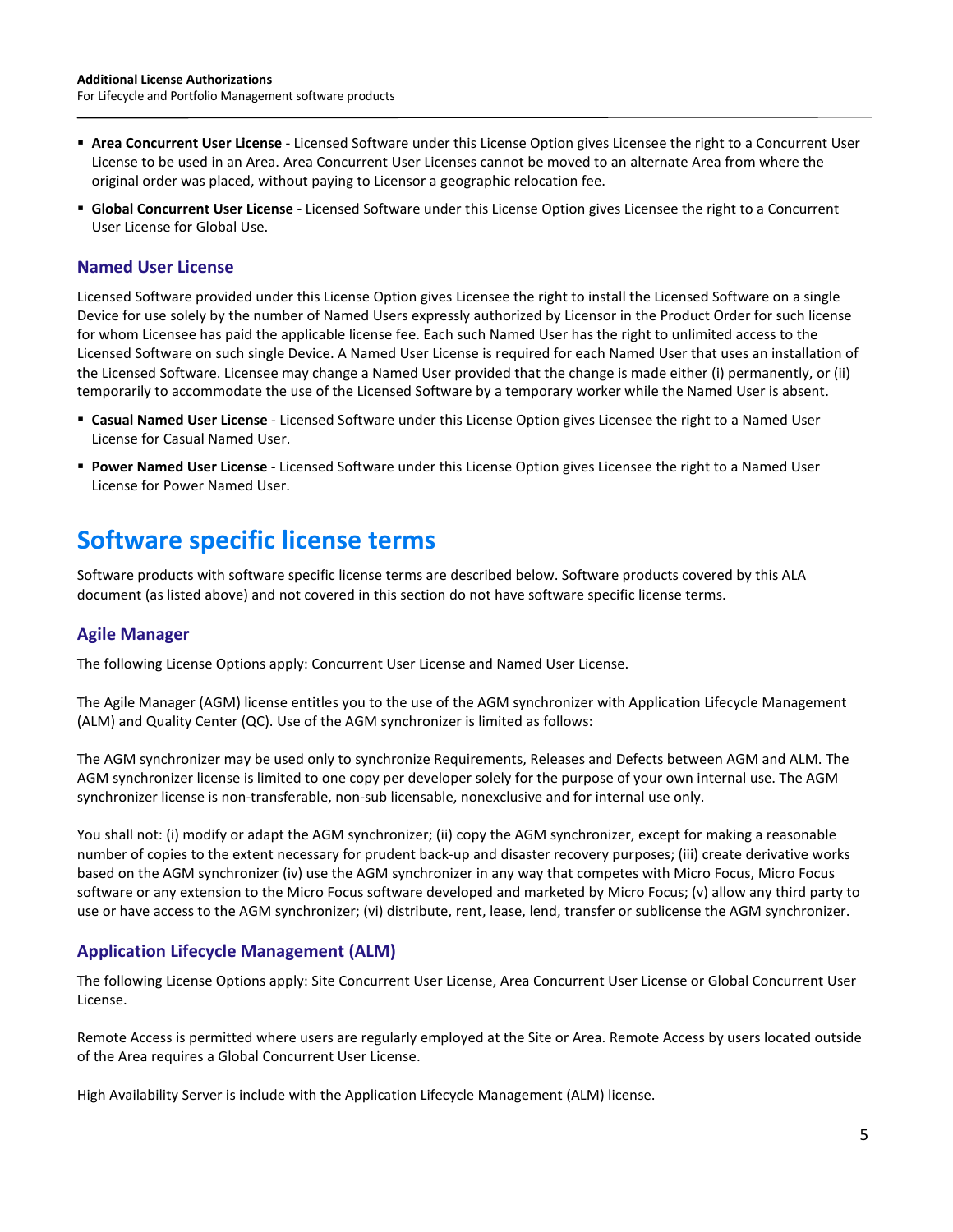Third Party Use at the Third Party Location requires an Area Concurrent User License or a Global Concurrent User License. If the Third Party Location is outside of the Area licensed by you, then you must obtain a Global Concurrent User License. The Application Lifecycle Management (ALM) license entitles you to the use of ALM synchronizer and use of the ALM synchronizer SDK. Use of the ALM synchronizer SDK requires a separate agreement between you and Micro Focus.

As long as you have a current support and maintenance account, the Application Lifecycle Management (ALM) license entitles you to the use of Micro Focus Connect Core, if every Micro Focus Connect Core connection uses a licensed Micro Focus product as one or more synchronization endpoints. The use of Micro Focus Connect Core is subject to the license terms of Micro Focus Connect Core.

## **Application Lifecycle Management Octane Developer Add-On**

The following License Options apply: Named User License.

ALM Octane Developer may only be used on top of ALM Octane Pro Edition and ALM Octane Enterprise Edition.

## **Application Lifecycle Management Octane Enterprise Edition (ALM Octane Enterprise Edition)**

The following License Options apply: Named User License, Global Concurrent User License.

Site or Area licenses migrated from Application Lifecycle Management are licensed by either Site Concurrent User License or Area Concurrent User License.

A license for ALM Octane Enterprise Edition entitles you to use ALM Octane synchronizer and connect to Application Lifecycle Management (ALM).

As long as you have a current support and maintenance account, the ALM Octane Enterprise Edition license entitles you to the use of Micro Focus Connect Core, if every Micro Focus Connect Core connection uses a licensed Micro Focus product as one or more synchronization endpoints. The use of Micro Focus Connect Core is subject to the license terms of Micro Focus Connect Core.

### **Application Lifecycle Management Octane Pro Edition (ALM Octane Pro Edition)**

The following License Options apply: Named User License, Global Concurrent User License.

Site or Area licenses migrated from Quality Center Enterprise are licensed by either Site Concurrent User License or Area Concurrent User License.

A license for ALM Octane Pro Edition entitles you to use ALM Octane synchronizer and connects to Quality Center Enterprise (QCE).

As long as you have a current support and maintenance account, the ALM Octane Pro Edition license entitles you to the use of Micro Focus Connect Core, if every Micro Focus Connect Core connection uses a licensed Micro Focus product as one or more synchronization endpoints. The use of Micro Focus Connect Core is subject to the license terms of Micro Focus Connect Core.

### **Project and Portfolio Management**

The following License Options apply: Named User License, Casual Named User License, and Power Named User License**.**

**F**or Project and Portfolio Management Enterprise Suite User (formerly Project and Portfolio Management Enterprise Suite Power User), Concurrent User License Option also applies.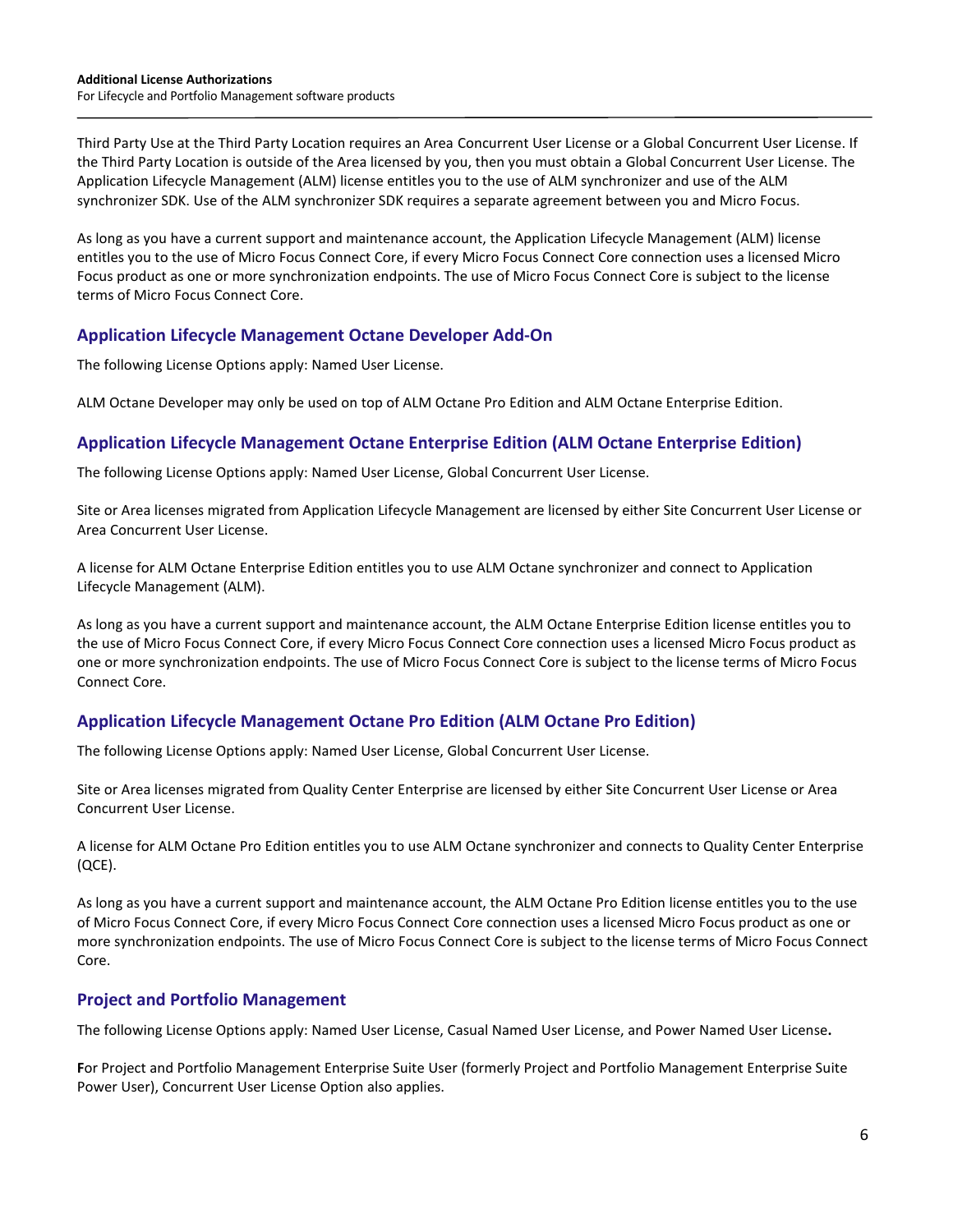As long as you have a current support and maintenance account, the Project and Portfolio Management license entitles you to the use of Micro Focus Connect Core, if every Micro Focus Connect Core connection uses a licensed Micro Focus product as one or more synchronization endpoints. The use of Micro Focus Connect Core is subject to the license terms of Micro Focus Connect Core.

#### **Project and Portfolio Management Application Portfolio Management**

The following License Options apply: Casual Named User License.

For access to Application Portfolio Management a bundle of 100 Casual Named User Licenses is intended solely to respond to surveys or update specific application detail information and view dashboards containing content specific to this user type.

#### **Project and Portfolio Management Application Portfolio Management**

The following License Options apply: Named User License.

The license allows you to add and update information, view application and portfolio level portlets, run reports, perform dynamic graphing analysis, create, submit and review surveys, and create new portlets and dashboard items.

#### **Project and Portfolio Management Demand Management**

The following License Options apply: Casual Named User License.

The license allows you to access APIs, submit requests, monitor the status of own requests, and provide user sign-off, including access to Application Portfolio Management to respond surveys or update specific application detail information and view dashboards containing content specific to this user type.

#### **Project and Portfolio Management Demand Management**

The following License Options apply: Power Named User License.

The license allows you to access APIs, submit requests, monitor the status of own and others' requests, and provide user sign-off; Participate in the request processes and actively resolve requests – update request information, perform approvals, assign requests, prioritize requests, and move requests through the workflow. Monitor SLA's and act on exceptions, run reports. Includes access to Application Portfolio Management to respond surveys or update specific application detail information and view dashboards containing content specific to this user type.

### **Quality Center Enterprise**

The following License Options apply: Site Concurrent User License, Area Concurrent User License, and Global Concurrent User License.

High Availability Server requires a purchase of an additional separate license.

Remote Access is permitted where users are regularly employed at the Site or Area. Remote Access by users located outside of the Area requires a Global Concurrent User License.

Third Party Use at the Third Party Location requires an Area Concurrent User License or a Global Concurrent User License. If the Third Party Location is outside of the Area licensed by you, then you must obtain a Global Concurrent User License. The Quality Center Enterprise (QCE) license entitles you to the use of ALM synchronizer and use of the ALM synchronizer SDK. Use of the ALM synchronizer SDK requires a separate agreement between you and Micro Focus.

As long as you have a current support and maintenance account, the Quality Center Enterprise license entitles you to the use of Micro Focus Connect Core, if every Micro Focus Connect Core connection uses a licensed Micro Focus product as one or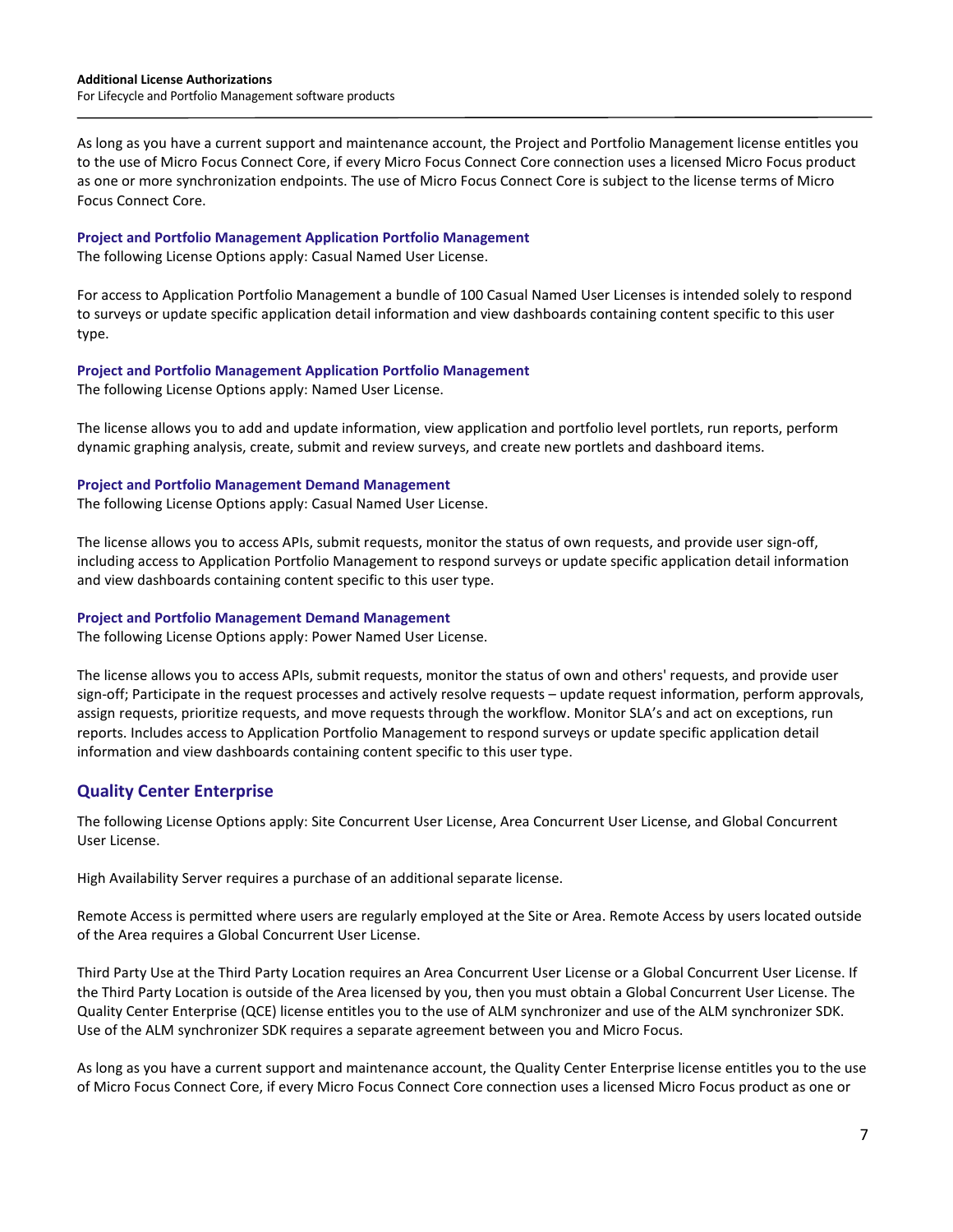more synchronization endpoints. The use of Micro Focus Connect Core is subject to the license terms of Micro Focus Connect Core.

## **Quality Center Express**

The following License Options apply: Concurrent User License and Named User License.

The Quality Center Express license entitles you to the use of ALM synchronizer and ALM synchronizer SDK. Use of the ALM synchronizer SDK requires a separate agreement between you and Micro Focus.

As long as you have a current support and maintenance account, the Quality Center Express license entitles you to the use of Micro Focus Connect Core, if every Micro Focus Connect Core connection uses a licensed Micro Focus product as one or more synchronization endpoints. The use of Micro Focus Connect Core is subject to the license terms of Micro Focus Connect Core.

## **Lifecycle and Portfolio Management Suite offerings**

| <b>Suite</b>                              | <b>Offering includes</b>                                                                                  |
|-------------------------------------------|-----------------------------------------------------------------------------------------------------------|
| Project and Portfolio Management          | ■ 1 Project and Portfolio Management Demand Management Casual Named User                                  |
| <b>Enterprise Suite Casual Named User</b> | " 1 Project and Portfolio Management Time Management Named User                                           |
| Project and Portfolio Management          | ■ 1 Project and Portfolio Management Foundation (over 25 users)                                           |
| <b>Enterprise Suite Named User</b>        | 1 Project and Portfolio Management User Administration Named User<br>٠                                    |
|                                           | 1 Project and Portfolio Management Configuration Named User                                               |
|                                           | 1 Project and Portfolio Management Demand Management Power Named User                                     |
|                                           | 1 Project and Portfolio Management Portfolio Management Named User                                        |
|                                           | 1 Project and Portfolio Management Program Management Named User                                          |
|                                           | 1 Project and Portfolio Management Project Management Named User                                          |
| Project and Portfolio Management          | 1 Project and Portfolio Management Foundation (over 25 users)                                             |
| <b>Enterprise Suite Concurrent User</b>   | 1 Project and Portfolio Management User Administration Named User<br>٠                                    |
|                                           | 1 Project and Portfolio Management Configuration Named User                                               |
|                                           | 1 Project and Portfolio Management Demand Management Power Named User                                     |
|                                           | 1 Project and Portfolio Management Portfolio Management Named User                                        |
|                                           | 1 Project and Portfolio Management Program Management Named User                                          |
|                                           | ■ 1 Project and Portfolio Management Project Management Named User                                        |
|                                           | " 1 Project and Portfolio Management Demand Management Power Named User                                   |
|                                           | 1 Project and Portfolio Management Portfolio Management Named User                                        |
| Project and Portfolio Management          | 1 Project and Portfolio Management Program Management Named User<br>٠                                     |
| Portfolio Manager Suite Named User        | 1 Project and Portfolio Management Project Management Named User                                          |
|                                           | The above listed licenses entitle to use the Financial Management and Resource                            |
|                                           | Management modules                                                                                        |
|                                           | 1 Project and Portfolio Management Demand Management Power Named User<br>٠                                |
|                                           | 1 Project and Portfolio Management Program Management Named User                                          |
| Project and Portfolio Management          | 1 Project and Portfolio Management Project Management Named User                                          |
| Project Manager Suite Named User          | 1 Project and Portfolio Management Time Management Named User<br>٠                                        |
|                                           | The above listed licenses entitle to use the Financial Management and Resource<br>٠<br>Management modules |
| Project and Portfolio Management          | 1 Project and Portfolio Management Demand Management Casual Named User                                    |
| Team Member Suite Named User              | 1 Project and Portfolio Management Time Management Named User                                             |